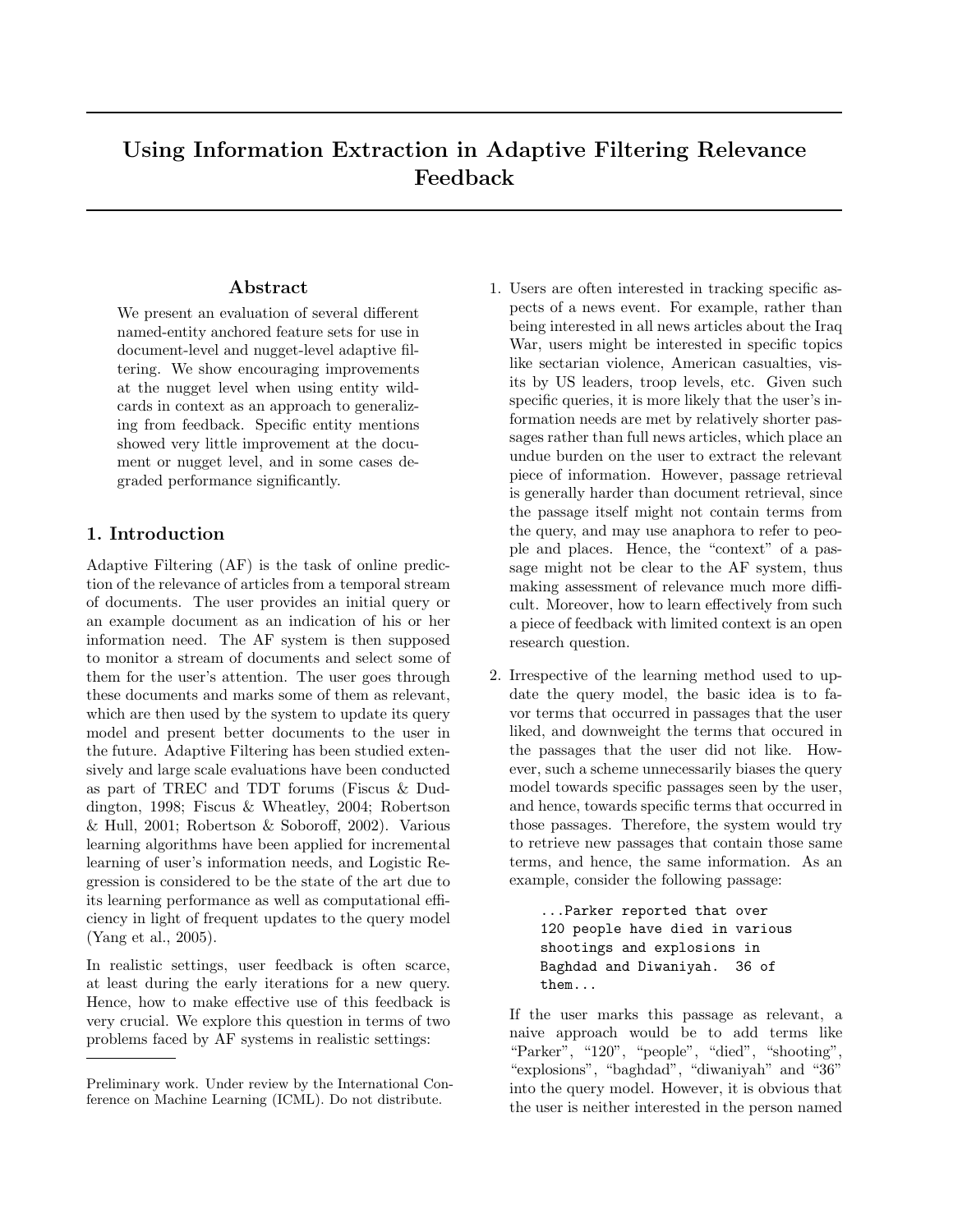"Parker", nor the specific numbers like "120" and "36". Instead, he or she is more likely to be interested in other acts of violence, reports of casualties and their counts. In fact, future articles might not even contain words like "died" or "explosion", and instead, use words like "killed" or "bombing". In this paper, we explore ways by which the system can infer the user's information needs more intelligently by learning to generalize from the specific words in the feedback.

In this paper, we approach these problems by leveraging recent advances in information extraction technology, specifically, fast and accurate extraction of named entities and event entities, and identifying co-referent entities.

The use of IE techniques in the field of information retrieval has had mixed success in the past. In areas such as question answering, predictive named entity annotations over the corpus have been crucial in moving forward the current state of research. However, in ad-hoc retrieval, information extraction has been of little general use. It is our hypothesis that our abovementioned challenges can be addressed to some degree by utilizing output from information extraction systems.

Enriching the bag-of-words textual representation with named entity annotations could make the task of passage retrieval easier – with more features to judge relevance by, a better estimate of relevance could be made. Moreover, identifying co-referent entities could provide more context than what is directly evident from a passage.

Similarly, a rich set of entity and event types would allow us to generalize from specific terms that occur in text to generic entity types, thereby stepping away from a strict bag-of-words query and document model.

# 2. Entity Feedback in Document-level AF

In document-level adaptive filtering the task is to retrieve unseen future relevant documents in a stream given previously seen, identified relevant (or nonrelevant) documents. Feedback in the form of terms or phrases from the previously identified relevant documents are used to enhance the internal representation of a topical information need. Future documents are then retrieved based on this evolving information need representation.

One potential pitfall of relevance-feedback based approaches to retrieval is that the internal representation of the information need can be overly biased towards those documents first retrieved. This could miss aspects of the original information need that were not present in the first batch of retrieved documents but may still be relevant to the end user. Various relevance feedback methods have been proposed to address queries with multiple aspects such as randomwalk models (Collins-Thompson & Callan, 2005) or local context analysis (LCA) (Xu & Croft, 1996). These methods focus on the original query terms and their relationship in the document collection or external resources.

In the current adaptive filtering framework, we investigate the degree to which specific named entities are associated with aspects of a particular query. In order to do this we identify specific named entities highly relevant to the information need but not necessarily present in previously retrieved documents. It is our hypothesis that topically relevant named entities could sufficiently broaden the information need representation and enable retrieval of relevant documents outside of the original ranked list.

# 2.1. Named Entity Relevance

The first step in testing our hypothesis is to establish a method for retrieving named entities relevant to a given topical query. To do this, we follow the method described in (Raghavan et al., 2004) and build language models from the context surrounding each unique named entity in the corpus. These entityanchored language models, or entity models, can be retrieved similar to documents in the language modeling approach to information retrieval, thereby ranking entities relevant to any given query. Our method is slightly different from the Raghavan et. al. approach in the following ways: (1) we are using all entity mentions – named, pronominal and nominal – whereas the previous approach only uses named mentions (2) we use the 3 sentences surrounding the named entity mention as opposed to a sliding term window and (3) we focus only on {PERSON} mentions in the corpus.

The process for building the entity models is simple: scan the corpus for all {PERSON} mentions, extract the surrounding sentences from each mention and add that text to a pseudo-documents for each unique entity. We will refer to this collection of entity pseudo-documents as an entity corpus. Because we will be evaluating these entity models in an adaptive filtering framework, we build several different entity corpora at each 5-day increment so that we can retrieve entities based only language models built from documents observed up to a given day. The entity model retrieval is done with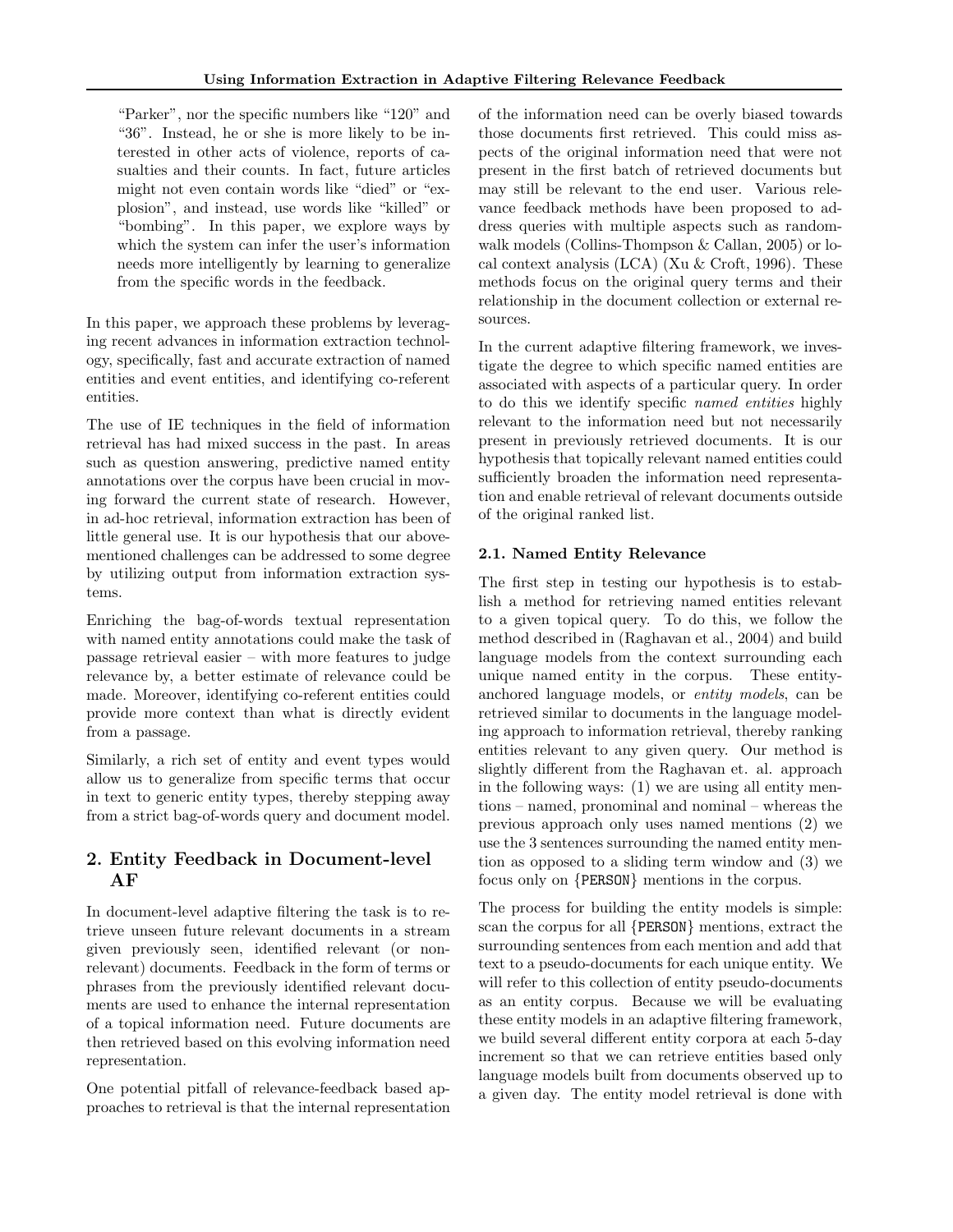the Indri retrieval engine<sup>1</sup>, a document retrieval engine combining aspects of the language-modeling and inference network approaches to retrieval (Metzler & Croft, 2004).

#### 2.2. Experimental Setup

To evaluate the effectiveness of our entity relevance measure for feedback in adaptive filtering we simulated an AF system using TDT4 data. To do this, we split the corpus in 5-day increments, and for each time cutoff we formed a weighted bag-of-words (BOW) query using relevant documents before the time cutoff. Using that query, we ranked entities using our entity corpus for the corresponding time slice. Then, with a query created from combining the BOW query and top retrieved entities, we retrieved "unseen" documents from the next time increment. Figure 1 shows a graphical representation of our experimental setup.



Figure 1. Experimental Setup of the Document-level Evaluation

In order to form the BOW query, we built a relevance model from the relevant documents before the time slice using Method 1 as described in (Lavrenko & Croft, 2001). This process poses a risk of generating a query that is unrealistically good because this process utilizes the full set of true relevant documents before the time slice. In order to mitigate against this risk, we attempted to degrade this query by truncating this relevance model at several different levels during testing: 2, 5, 10 and 20 terms.

Entities are retrieved from the entity corpus corresponding to the time cutoff as described in section 2.1. Initial experimentation showed that we can on average retrieve around 2 entities that occur in unseen relevant documents, and in the following experiments we only considered adding 2 entities to the combined query.

The final document ranking function on new documents is given by:

$$
P(Q_{comb}|\Theta_D,\alpha) = P(RM|\Theta_D)^{(1-\alpha)}P(ENT_{rel}|\Theta_D)^{\alpha}
$$

Where  $P(Q_{comb}|\Theta_D, \alpha)$  is the probability of relevance of the combined query given document  $D$  and mixing factor  $\alpha$ , and  $\Theta_D$  is the document language model.  $P(RM|\Theta_D)$  is the probability of the relevance model to the document:

$$
P(RM|\Theta_D) = \prod_{q_i \in RM} P(q_i|\Theta_D)^{w(q_i)}
$$

and  $P(ENT_{rel}|\Theta_D)$  is the probability of relevance to the top ranked relevant entities to the document:

$$
P(ENT_{rel}|\Theta_D) = \prod_{e_i \in ENT_{rel}} P(e_i|\Theta_D)^{w(e_i)}
$$

.  $w(\cdot)$  is the normalized weight assigned to the tokens or entities, as computed in the relevance model generation or as assigned by the retrieval engine in our entity retrieval. For details on the estimation of the above probabilities and weights, the reader is referred to (Lavrenko & Croft, 2001) and (Metzler & Croft, 2004).

#### 2.3. Results

Figure 2 shows the performance of our simulated AF system using this specific entity-level feedback.

It is clear from this analysis that selecting specific {PERSON} entities to use in document-level adaptive filtering in this way is not an effective approach, and in fact degrades performance as the weight,  $\alpha$  is increased on the entity portion of the query. A very slight gain was seen at the lowest weight settings ( $\alpha = 0.05$  to 0.10) when the relevance model query was drastically truncated to 2 words, but we do not believe this is a realistic situation and is overly-penalizing the bag-ofwords relevance model query.

# 3. Feedback in Nugget-Level AF

Information presented by the system is useful only if it is previously unseen by the user. This fact is not taken into account by traditional AF systems, whic only focus on returning more relevant documents even if they contain no novel information. Moreover, almost none of the current adaptive filtering evaluation

<sup>1</sup>http://www.lemurproject.org/indri/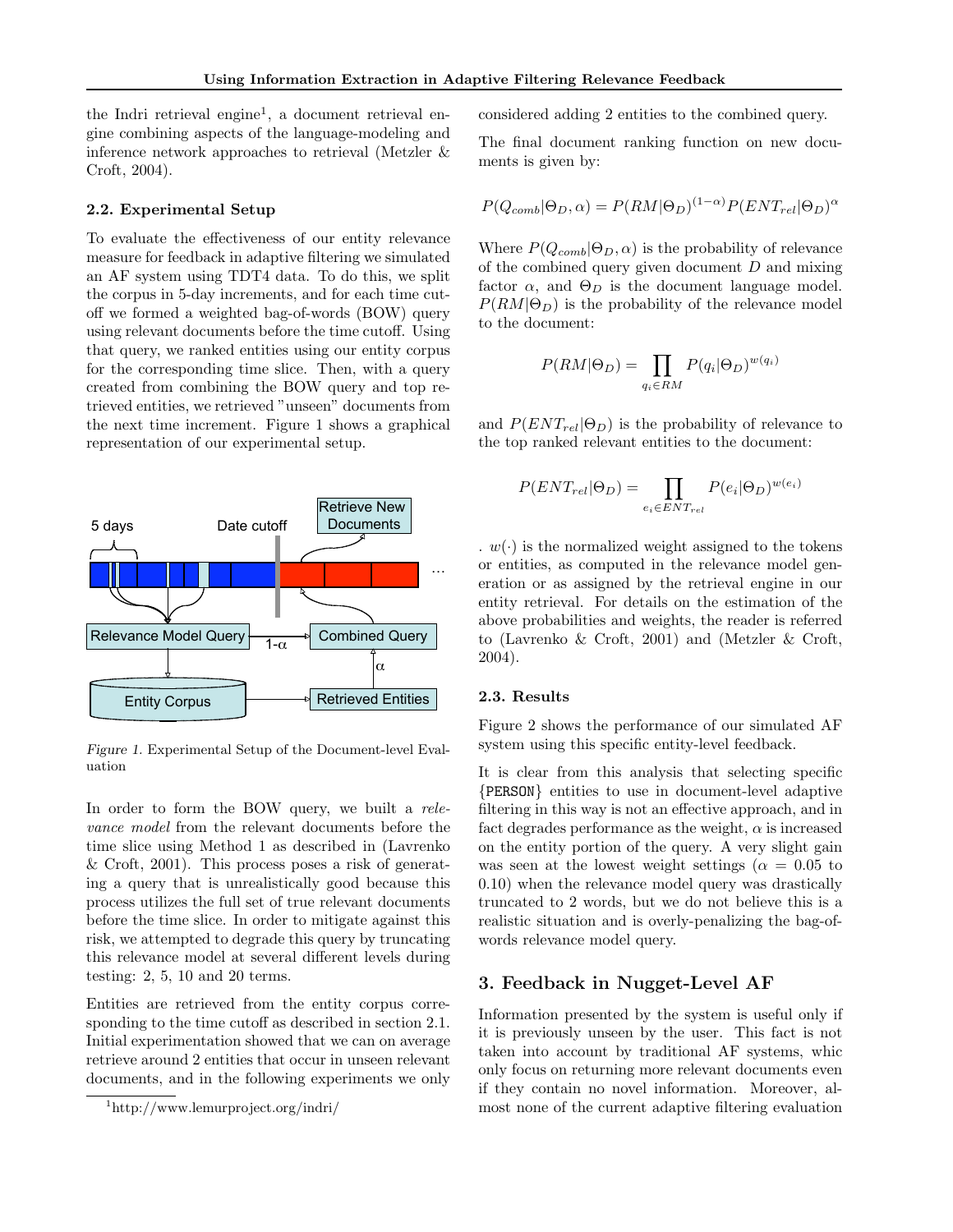

Figure 2. Performance of Specific Entity Feedback in Document-level Adaptive Filtering. F1@R as a function of  $\alpha$ , different lines represent different relevance model size.  $R =$  the number of known relevant documents for a particular query.

schemes take novelty into account. We feel that this is unrealistic, and follow the adaptive filtering framework and evaluation scheme described in (Yang et al., 2007). Their AF system is based on passage retrieval, and is evaluated at the nugget level. Hence, a systemreturned passage receives credit only if it contains a nugget previously unseen by the user.

Given such a strict evaluation which does not favor redundancy, a system must learn to *generalize* from feedback to avoid repetition of information. New feature types might be necessary that go beyond the bag-ofwords based feedback, which simply uses specific terms that occur in the passages marked by the user.

We consider four kinds of features – while the first two are based on generalizing from specific terms in text to generic entity types, which we call entity wildcards, the other two are based on the use of specific entities that have been co-referenced across documents.

### 3.0.1. Entity Wildcards

Lets come back to an example we introduced earlier – suppose the following passage is marked as relevant by the user

...Parker reported that over 120 people have died in various shootings and explosions in Baghdad and Diwaniyah. 36 of them...

A naive approach to using feedback would be to use terms like "parker", "120", "people", "shootings", "explosions", "baghdad", "diwaniyah", and "36" in the query model. However, some of these terms make the query very specific to the information contained in this particular passage. Another view of this passage can be obtained by replacing specific terms with their annotated entity types (e-types) –

...{PERSON} reported that over {CARDINAL} people have died in various {EVENTVIOLENCE} and {EVENTVIOLENCE} in {LOCATION} and {LOCATION}. {CARDINAL} of them...

One can think of this view as a template that corresponds to the user's information need. The task of the AF system, then, is to return other documents containing information that can fill this (or a similar) template.

We can approximate this template-filling task by looking for documents that contain distribution of words and e-types that is similar to that of the query. To do so, we think of queries as well as documents as bags of words as well as e-types. The presence of e-types in queries can be thought of as entity wildcards since these will match any word or phrase that is annotated as that e-type in a future document.

The distribution of weights over e-types defines a distinct e-type signature of the query which will depend on the nature of the query. For instance, the signature of a query about casualties and troop levels will have higher weights for  ${CARDINAL}$  entities, while a query related to political event may give higher weights to {PERSON} and {EVENTDEMONSTRATION} entities.

Our hypothesis is that the distict e-type signature of a query will tend to favor documents related to the query, without giving undue preference to specific terms from previously marked passages. Hence, this approach would allow us to generalize beyond specific terms and find "related information" in future documents.

To investigate our hypothesis, we prepared a pilot data set in order to analyse the e-type signatures for documents associated with a set of diverse queries that simulated topics from the TDT4 corpus. Four news events that occured between March 11th,2007 to April 16th,2007 were chosen as queries. Two of these were topics related to world politics, while one each was related to entertainment and business. For each of the 4 queries, online news articles were harvested from the Wikinews published at 4 different time instants separated by atleast 2 weeks. At each time instant, up to 4 articles (1000 words) were collected. Thus, this document collection consists of relevant documents at 4 different points of time for a set of 4 queries.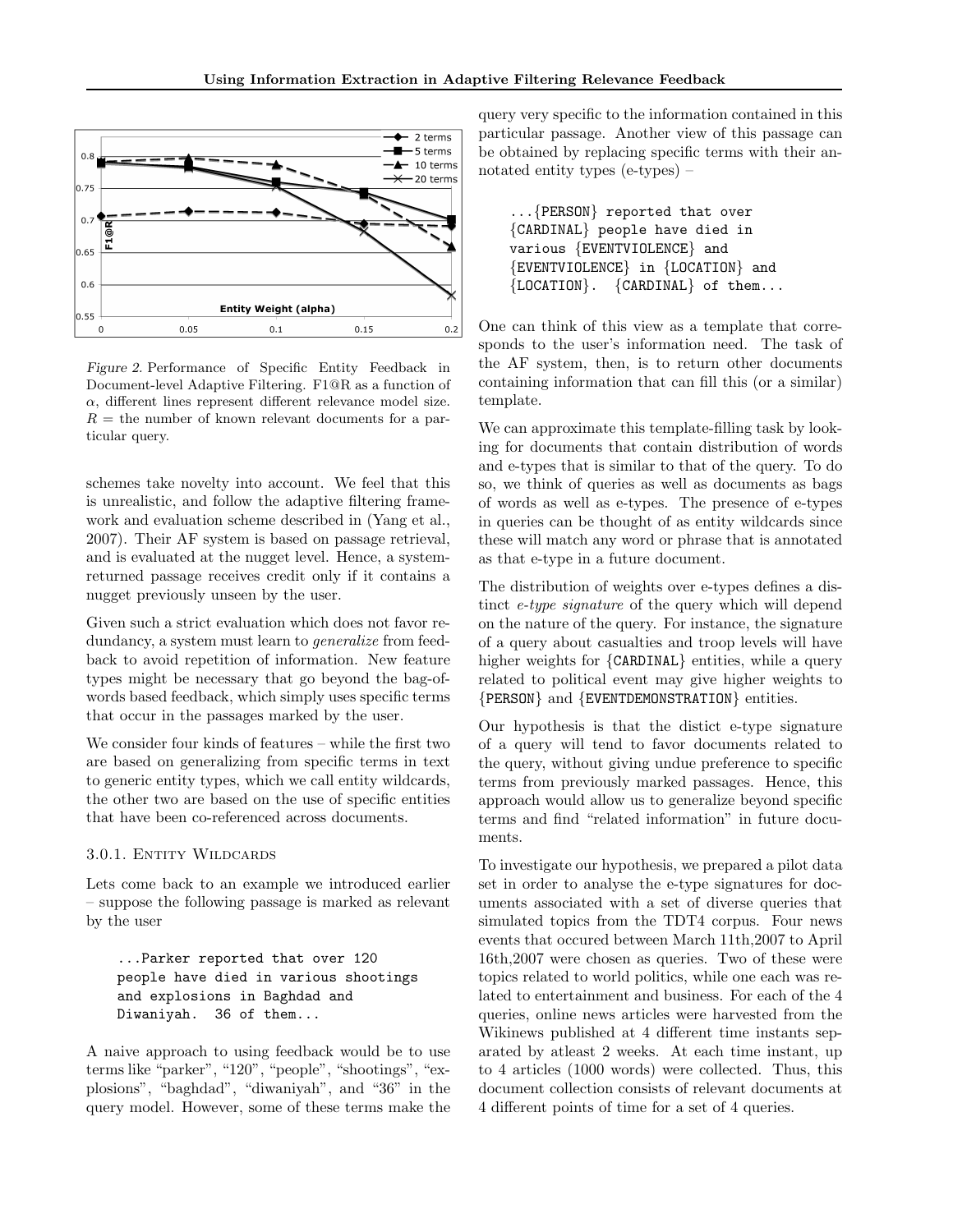

Figure 3. E-type signature for political news story



Figure 4. E-type signature for business news story

We used the SNoW Named Entity Tagger to tag the above data for 4 different entity types - a) {PERSON} b) {ORGANIZATION} c) {LOCATION} and d) {MISCELLANEOUS}. We can now view the data along two different dimensions. Firstly, for each query we observe the e-type signatures at different time instants. This allows us to investigate whether a relevant documents are indeed dominated by a particular entity type and if so, how the entity type distribution changes over time. This information would be useful while determining the entities to be used in query expansion. Alternately, we can also view for each of the entity type, the change in its relative frequency for different queries. This further boosts the argument that entity type occurences do not change rapidly with time for a given query.

Figure 3 and 4 show the e-type signatures for 2 events - French Presidential elections and Doubleclick takeover respectively. As one might expect, Fig 3 shows a dominance of {PERSON} entities while fig 4 shows

the {ORGANIZATION} entity occuring most frequently. Also, the time series corresponding each of the entity types have limited dynamic range and hence their relative importance (if importance is measured in proportion to occurence) within the query does not change signficantly over time.

#### 3.0.2. Entities in Context

Entity wildcards described in the previous section may not be robust on their own, since they might spuriously match against entities in documents unrelated to the query. For example, a query about number of casualties that gives a high weight to {CARDINAL} entities would also match against the numerous mentions of scores in sports documents. In other words, merely looking for similar distribution of words and e-types might not be enough to approximiate the templatefilling task.

We address this problem by associating a context  $c_i$ with each e-type  $e_i$  added to the query. For every passage marked as relevant by the user, we extract all entities as well as words that appear in a k-word window around the entity. Thus, ''...explosions in Baghdad and Diwaniyah...'', will lead to the creation of  $(e_i, c_i)$  pairs, two of which would be: (EVENTVIOLENCE, {baghdad, diwaniyah}), and (LOCATION, {explosions}), thus matching against future passages that contain mentions of violence near the word "baghdad" or "diwaniyah", or mentions of other locations near the word "explosions".

Thus, passages no longer receive a high relevance score for simply containing the same e-types, but according to how well the contexts of e-types match with the corresponding contexts of the same e-types in the query. The context associated with each e-type is represented as a TF-IDF (Term Frequency-Inverse Document Frequency) vector, and the degree of match between two context vectors is determined by their cosine similarity.

#### 3.1. Specific Relevant Entities

#### 3.1.1. Approach I: Information Theoretic CRITERIA

An additional set of features added to the passagelevel queries are specific cross-document co-referenced named {PERSON} entities present in an identified relevant document and also topically relevant to the original query. To identify potential named entities to add into the query, we score the named entities on three different dimensions, listed below. In the following,  $P_{rel}$ refers to the identified relevant passages,  $D_{rel}$  refers to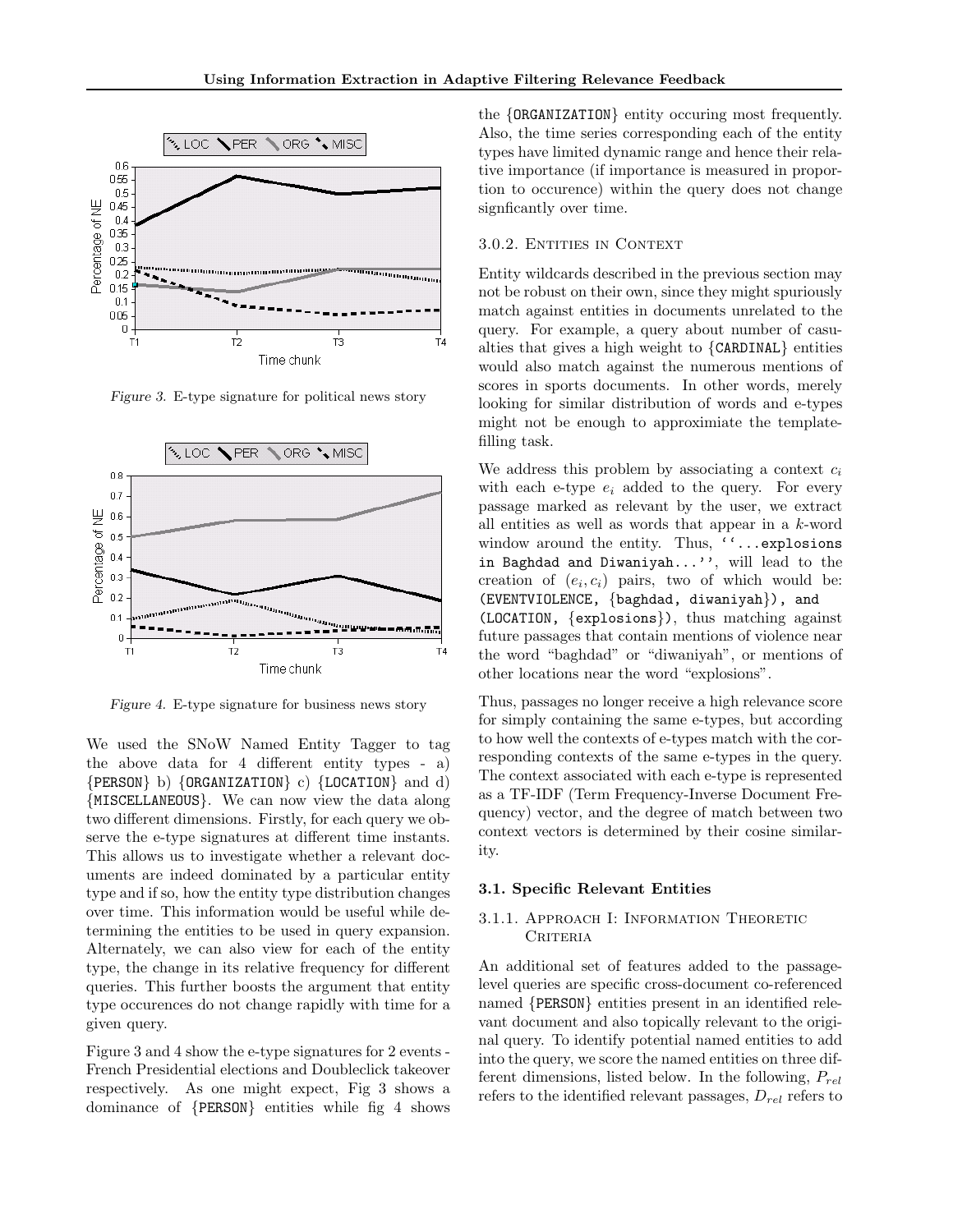the documents containing the relevant passages, and  $e_i$  refers to an entity being scored and  $e_*$  refers to any entity.

1. Document-level PMI: The pointwise mutual information between observing any {PERSON} entity in the relevant documents and observing the entity being scored.

$$
dPMI(e_i) = \log \frac{P(e_i \in D_{rel})}{P(e_i)P(e_* \in D_{rel})}
$$

2. Passage-level PMI: The pointwise mutual information between observing any {PERSON} entity in the relevant passages and observing the entity being scored.

$$
pPMI(e_i) = \log \frac{P(e_i \in P_{rel})}{P(e_i)P(e_* \in P_{rel})}
$$

3. Entity Relevance Score: The score returned by Indri when scoring  $e_i$  against the original topical query. Note that the scores returned by Indri are in log-probability space.

All of the above measures are normalized to lie within the [0, 1] interval by exponentiating the score and then applying the sigmoid function. These scores were then averaged to form a measure of each entity's association with previously seen relevant documents and passages as well as its topical relevance to the original query.

#### 3.1.2. Approach - II: Exploiting E-type **SIGNATURES**

In deciding the entities that must be used for query expansion, we use a combination of three features. Two of these features are similar to term representations in the vector space retrieval model in ad-hoc retrieval systems. However, in the context of adaptive filtering, computation of these features will have to take into account time information as well. The following 3 features were used.

#### a) Instantaneous Document Frequency (INDF)

Let N be the number of relevant documents returned by the system at current time  $t$  and  $m$  be the number of relevant documents that contain the Named Entity e. Then the  $INDF(e)$  is defined as

$$
INDF(e) = m/N \tag{1}
$$

As opposed to conventional ad-hoc systems where terms that appear in large number of documents ( such

as stop-words ) are weighed low, in this case the entities that appear in greater number of documents in a given chunk get higher weight. This is because the very indication that the term in question is a named entity almost precludes the possibility of it being a stop word.

b) Average normalized frequency (ANTF)

We define the entity frequency as the ratio of number of occurences of e in a relevant document to the total count of all entities in the document. We then normalize this with respect to the maximum entity frequency for the document to obtain the normalized entity frequency. Finally, the  $ANTF(e)$  is obtained by averaging the normalized entity frequency over all the relevant documents at the current time instant. This feature adds to the previous feature by not only taking into account the number of documents that an entity appears in but also the relative frequency of an entity with respect to other entities. The normalizations serve the same purpose as in ad-hoc retrieval systems (to compensate higher term frequencies in longer documents).

#### c) E-type Signature based weights

In the previous section, we argued that varying e-type signatures indicate that certain entity types are more dominant than others within a query with the exact distribution depending on the nature of the query. In deciding the entities to be used for query expansion, we are faced with the possibility that the use of rare named entity types can reduce precision. It would thus be useful to assign a higher weight to dominant entity types compared to rare entity types.

To compute the weight for each named entity, we first compute the entity type distribution within the relevant documents at each of the past instants. These distributions are averaged to obtain mean entity type distribution. We then weigh each entity in proportion to its entity type dominance as given by the mean entity type distribution, thus ensuring that entities are weighed by their relative importance in the current query. Having computed the above features, the final score  $score(e)$  for entity e is computed as

$$
score(e) = (w1 * INDF(e) + w2 * ANTF(e)) * w_t(e)
$$
  
(2)

where  $INDF(e)$  is the Instantaneous Document Frequency of the entity,  $ANTF(e)$  is the Averaged Normalized Frequency,  $w1$  and  $w2$  are the weights assciated with the two features and  $w_t(e)$  is the weight associated with the entity type computed from the mean entity type distribution. In the interest of time and computational resources, for the purpose of this study,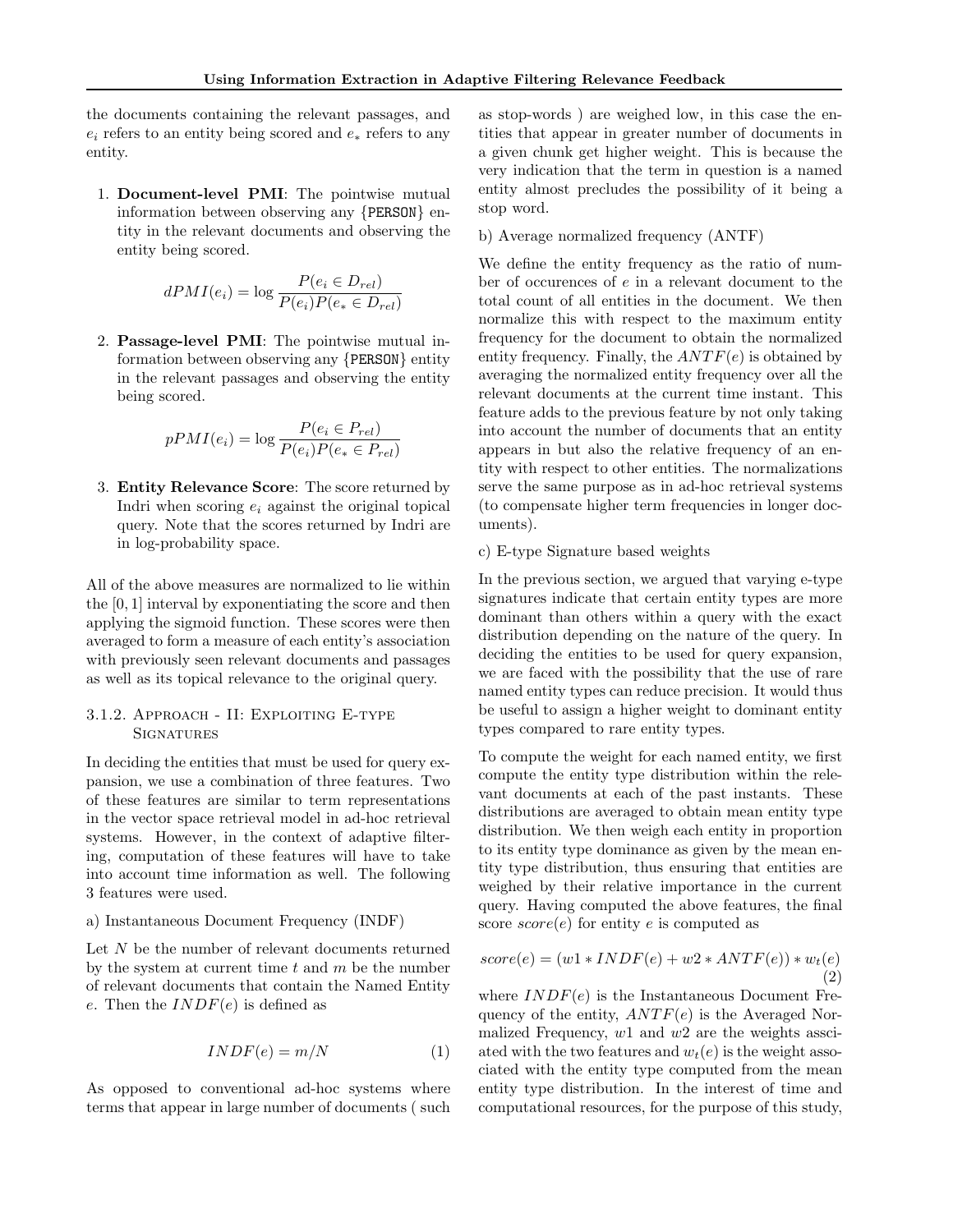we choose  $w_1 = w_2$ . (they may alternately be estimated on a held-out query set)

#### 3.1.3. Choosing the number of entities for query expansion

Having obtained a ranked list of candidate entities, one must decide the number of entities to be used to expand the query. This can be done either by using a threshold on the scores or by using a pre-set number of entities. It would be even more desirable to adjust the number of entities depending on how confident the system is of its entity ranking and/or the quality of the feedback. However, the difficulty in interpreting entity scores also complicates the process of updating their thresholdsand thus it might be more desirable to decide the actual number of entities to be used at each time instant.

For each query, we adapt the threshold based on the number of relevant documents returned by the system. Apart from indicating that the system is performing well, large number of relevant documents returned also provide a greater number of potentially useful named entities to update the query. If  $r$  is the number of relevant documents returned, then the number of entities k used in subsequent expansion is given by

$$
k = 10 * (1 - 2 * (-0.3r))
$$
 (3)

This above functional form which ensures strict upper and lower bounds ( 10 and 2 respectively) on the number of entities returned also causes a steady increase in k with increase in r. Other than the above intuition, no other criterion informed the choice of this functional form.

#### 3.2. Technical Cores

We use a logistic regression classifier which is considered to be the state of the art algorithm for incremental learning in adaptive filtering (Yang et al., 2005). Each query is considered to be a class that corresponds to the degree of relevance of a passage with respect to the query. The initial query as well as the positive feedback given by the user are used as positive instances, while negative feedback is taken as negative instances for training the classifier. The logisitic regression model is regularized with a Gaussian prior to avoid overfitting on the training data. Further details of using logistic regression for adaptive filtering, as well as computational issues are described in (Yang et al., 2005; Zhang & Yang, 2003).

In addition to the terms, we use the features described

in the previous section as part of the feature space for the classifier. The class model (or query model) learned by classifier is a vector of weights that correspond to the contribution of each feature in determining the relevance of a passage to a query.

#### 3.3. Data and Experimental Setup

TDT4 was the benchmark corpus in the TDT2002 and TDT2003 evaluations. The corpus consists of over 90, 000 news articles from multiple newswire sources published between October 2000 and January 2001, in the languages of Arabic, English and Mandarin. We restrict our evaluation to the 23, 000 English documents, for which we have named entity and event entity annotations as well as cross-document co-reference data from IBM's named entity tracker.

We use the 120 queries, associated answer keys, and the evaluation scheme as described in (Yang et al., 2007). We divide the four-month corpus into chunks of 5 days. The AF system is supposed to return a ranked list of 3-sentence passages at the end of each chunk, receive feedback, and then produce new ranked lists for the next chunk, and so on. We believe this is more realistic than a system that returns documents for the user's attention at arbitrary times, and expects feedback before it moves on to the next document. Instead, a user might choose to go through the system's output after every  $n$  days, where  $n$  can be controlled by the user.

#### 3.4. Results

In Table 1, we present the results in terms of the nugget recall i.e. the number of nuggets that our system was able to retrieve at the end of the four-month period, and in terms of the NDCU score as described in (Yang et al., 2007), average over all queries over all the chunks. We compare the performance of our system based on the use of above-mentioned features with a system can uses no feedback (and hence only ranks based on bag-of-words features), and a system that uses bag-of-words based features for feedback.

The best performance is obtained when using entity wildcards in context, while using entity wildcards without context hurts the performance compared to bag-of-words feedback. Figures 5 and 6 show the scatterplot between the NDCU scores obtained with entity wildcards without and with context, as plotted against bag-of-words feedback. It is evident that many queries are negatively affected by using entity wildcards without context.

Table 1 also reports two additional experimental se-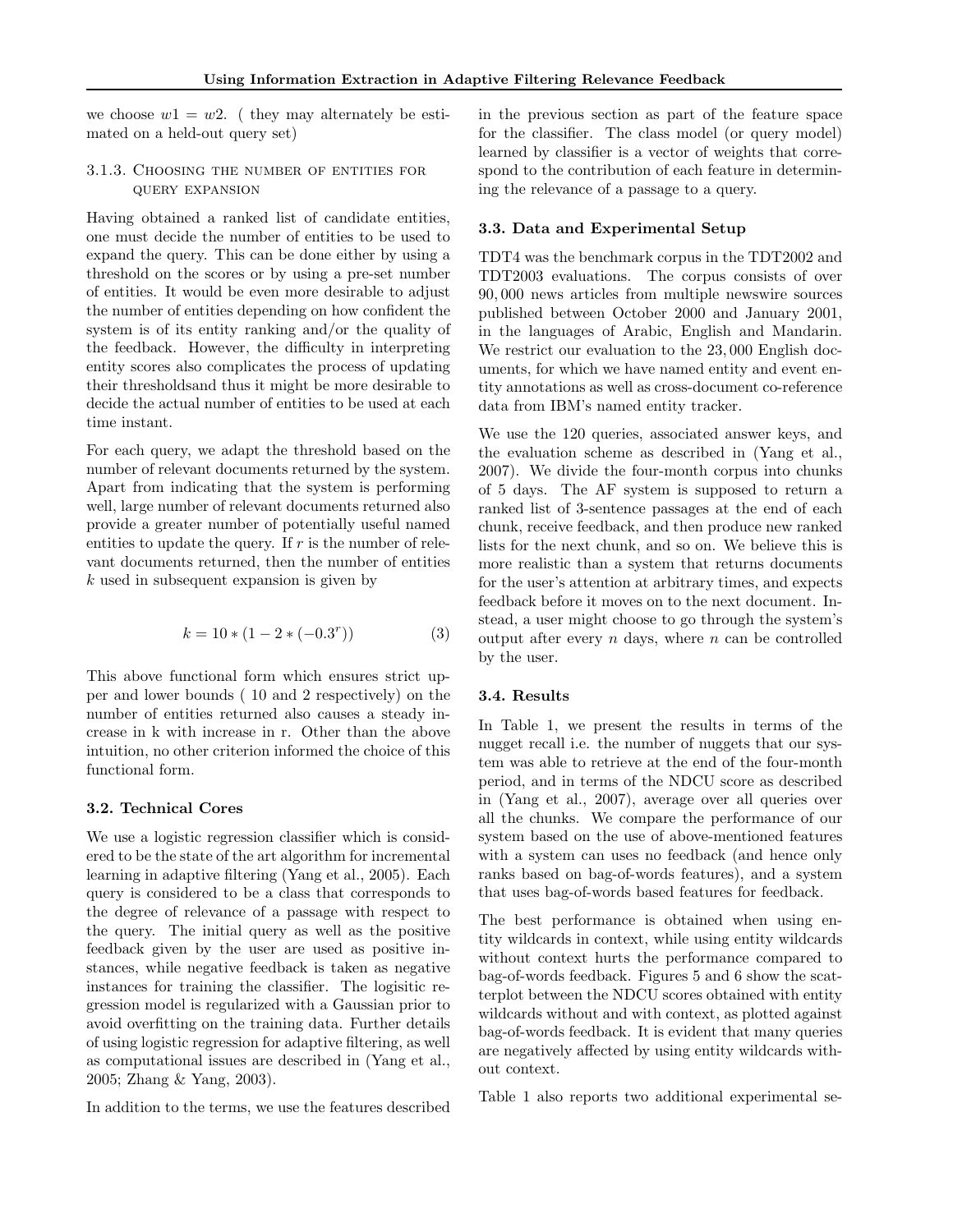| <b>FEATURE SET</b>            | <b>NUGGET</b> | NDCU |
|-------------------------------|---------------|------|
|                               | <b>RECALL</b> |      |
| NO FEEDBACK                   | 0.42          | 0.24 |
| BAG OF WORDS                  | 0.52          | 0.34 |
| <b>ENTITY WILDCARDS</b>       | 0.47          | 0.29 |
| ENTITY WILDCARDS IN CONTEXT   | 0.55          | 0.38 |
| SPECIFIC ENTITIES - 1         | 0.49          | 0.30 |
| <b>SPECIFIC ENTITIES - 2F</b> | 0.52          | 0.33 |
| SPECIFIC ENTITIES - 2V        | 0.48          | 0.29 |

Table 1. Performance on various feature sets

tups for e-type signature based scoring for specific entities. One of the setups (referred to as Specific Entities 2F in the table) fixed the maximum number of entities to be returned at 10 causing the top 10 (or lesser if fewer entities were present and ranked) entities to be used in query expansion. This was constant across all queries and time chunks. In the second setup (Specific Entities 2V in the table), we used the functional form in equation (3) where the number of entities used in query expansion was a function of the number of relevant documents returned. Our results show that there is very little to choose between the two approaches. This might be due to ad-hoc nature of the assumed relation between entities added and number of relevant documents returned. Only a quantitative analysis of the data can reveal whether such a correlation exists and can be exploited.

Secondly, both these approaches failed to improve over the baseline. Using fixed number of entities managed to score slightly higher recall compared to the bag-ofwords feedback.

### 4. Conclusion

We evaluated several named-entity anchored feature sets for document-level and nugget-level adaptive filtering. The use of entity wilcards in context as an approach to generalizing from feedback showed encouraging improvements compared to traditional bag-ofwords feedback approaches. Specific entity mentions showed very little improvement at the document or nugget level, and in some cases degraded performance significantly.

# References

Collins-Thompson, K., & Callan, J. (2005). Query expansion using random walk models. CIKM '05:



Figure 5. Scatterplot of NDCU scores of queries: Bag of words vs. entity wildcards.

Proceedings of the 14th ACM international conference on Information and knowledge management (pp. 704–711). New York, NY, USA: ACM Press.

- Fiscus, J., & Duddington, G. (1998). Topic detection and tracking overview. Topic Detection and Tracking: Event-based Information Organization, 17–31.
- Fiscus, J., & Wheatley, B. (2004). Overview of the TDT 2004 Evaluation and Results. TDT Workshop. Dec, 2–3.
- Lavrenko, V., & Croft, W. B. (2001). Relevance-based language models. Research and Development in Information Retrieval (pp. 120–127).
- Metzler, D., & Croft, W. B. (2004). Combining the language model and inference network approaches to retrieval. Inf. Process. Manage., 40, 735–750.
- Raghavan, H., Allan, J., & Mccallum, A. (2004). An exploration of entity models, collective classification and relation description. KDD'04.
- Robertson, S., & Hull, D. (2001). The TREC-9 filtering track final report. Proceedings of the 9th Text REtrieval Conference (TREC-9), 25–40.
- Robertson, S., & Soboroff, I. (2002). The TREC-10 Filtering Track Final Report. Proceeding of the Tenth Text REtrieval Conference (TREC-10), 26– 37.